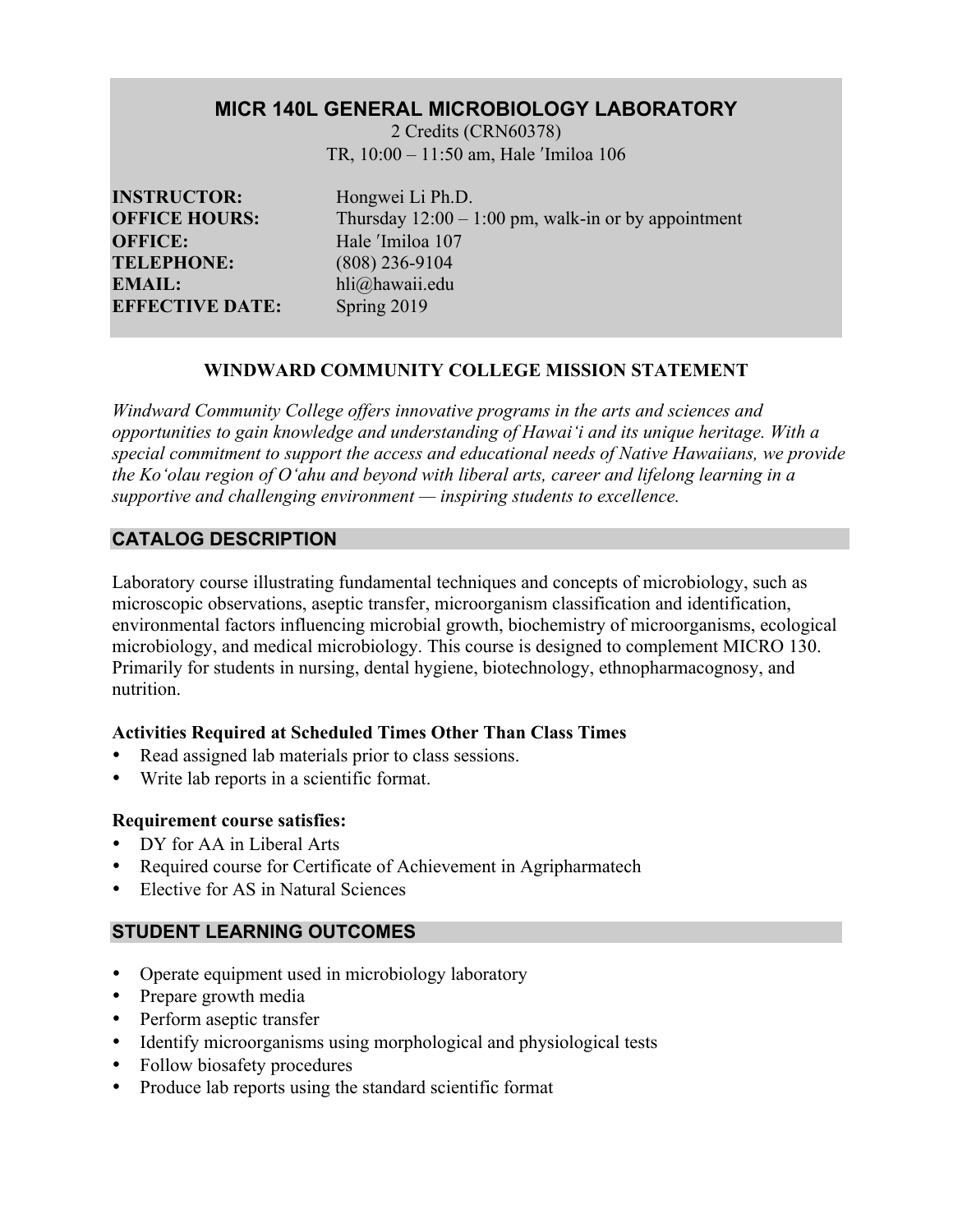# **COURSE TASKS, ASSESSMENTS AND GRADING**

### **Course Tasks**

- Class attendance is mandatory.
- Demonstrate knowledge and skills of basic microbiology laboratory.
- Participate in group-based projects.
- Complete exams/quizzes/homework assignments and review study guides

#### **Assessments**

• *Lab Participation* 

You are required to actively participate in all lab activities, and expected to work, as an individual or in groups, safely and efficiently in the laboratory. You will be graded on laboratory attendance, level of participation, and worksheets submitted.

• *Lab Report*

A laboratory report should contain following sections, *Title, Introduction, Procedure, Results,* and *Discussion/Conclusion*.

• *Assignments /Pre-lab quizzes* 

There are 10 pre-lab quizzes / assignments. The test/due dates will be announced via email.

• *Exams*

There are a total of three exams (two midterms and one final), and the format of exams includes Multiple Choice, Fill-in-the-blank, Matching, short answers, and hands-on tests. Make-up midterm exams will be permitted only when there is a legitimate excuse (such as illness or emergency; doctor's note is required).

### **Grading**

| Total                                  |                  | 600 points       |  |
|----------------------------------------|------------------|------------------|--|
| Exams $(3)$                            | 300              | points           |  |
| Lab report<br>Quizzes/assignments (10) | 50<br><b>200</b> | points<br>points |  |
| Laboratory participation               | 50               | points           |  |

• Grading is based on the percentage of total points earned. Final Grades will be assigned as follows:

| $A = 90 - 100\%$ | $B = 80 - 89\%$             | C $70 - 79\%$ |
|------------------|-----------------------------|---------------|
| D $60 - 69\%$    | F Below 60% of total points |               |

I (incomplete) grade is given at the instructor's option when a student has failed to complete a small part of a course because of circumstances beyond his or her control. It is **your responsibility** to contact the instructor to make up the incomplete work with a minimum level (or better) of achievement. Failure to satisfactorily make up incomplete work within the appropriate time period will result in a grade change for "I" to the contingency grade identified by the instructor.

### **LEARNING RESOURCES**

Lab materials: https://laulima.hawaii.edu/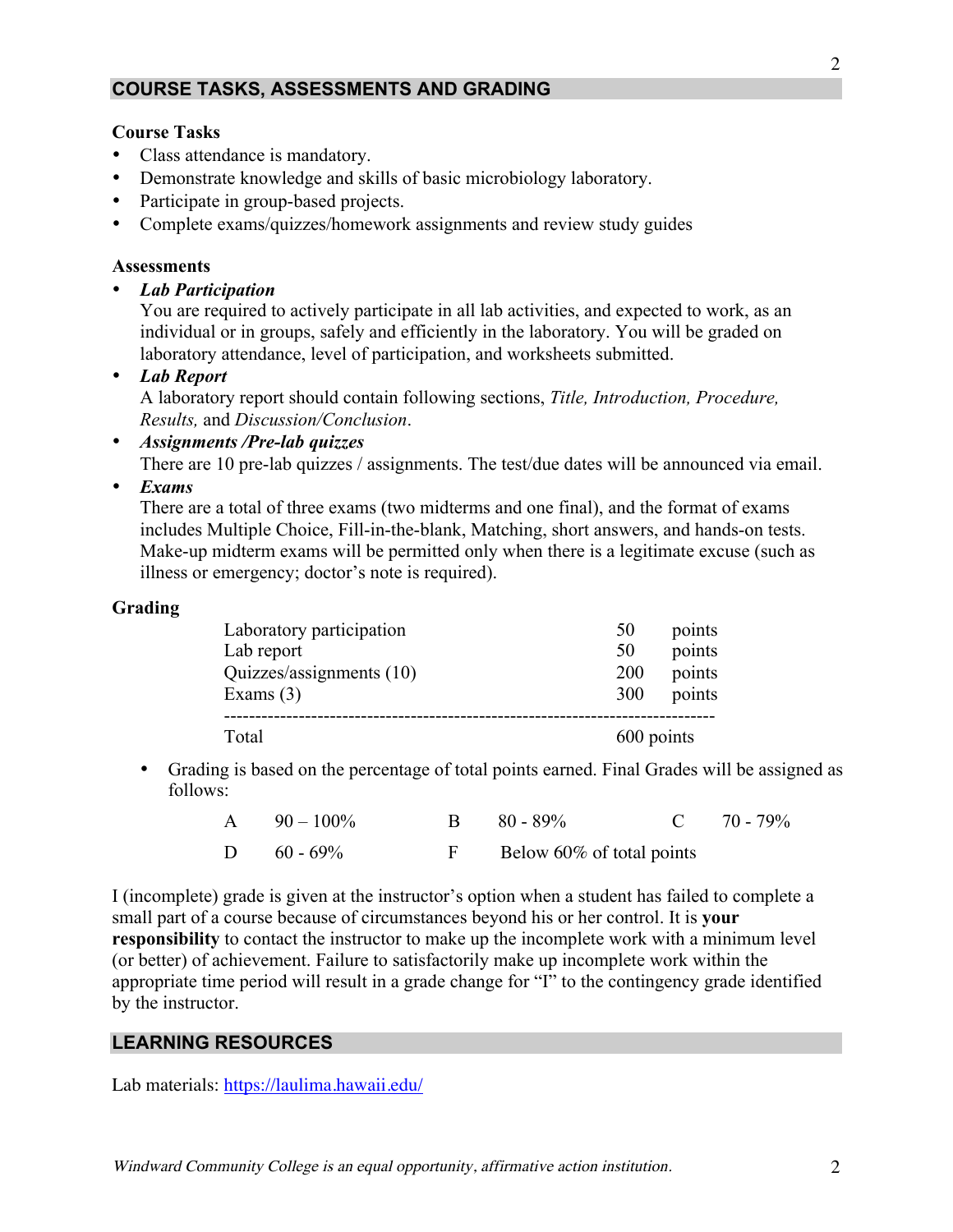### **DISABILITIES ACCOMMODATIONS**

If you have a physical, sensory, health, cognitive, or mental health disability that could limit your ability to fully participate in this class, you are encouraged to contact the Disability Specialist Counselor to discuss reasonable accommodations that will help you succeed in this class. Ann Lemke can be reached at 235-7448, lemke@hawaii.edu, or you may stop by Hale 'Ākoakoa 213 for more information.

### **TITLE IX**

Title IX prohibits discrimination on the basis of sex in education programs and activities that receive federal financial assistance. Specifically, Title IX prohibits sex discrimination; sexual harassment and gender-based harassment, including harassment based on actual or perceived sex, gender, sexual orientation, gender identity, or gender expression; sexual assault; sexual exploitation; domestic violence; dating violence; and stalking. For more information regarding your rights under Title IX, please visit: https://windward.hawaii.edu/Title\_IX/.

Windward Community College is committed to the pursuit of equal education. If you or someone you know has experienced sex discrimination or gender-based violence, WCC has resources to support you. To speak with someone confidentially, contact the Mental Health & Wellness Office at 808-235- 7393 or Kaahu Alo, Designated Confidential Advocate for Students, at 808-235-7354 or kaahualo@hawaii.edu. To make a formal report, contact the Title IX Coordinator, Karla K. Silva-Park, at 808-235-7468 or karlas@hawaii.edu.

### **ALTERNATE CONTACT INFORMATION**

If you are unable to contact the instructor, have questions that your instructor cannot answer, or for any other issues, please contact the Academic Affairs Office:

Location: Alakai 121 Phone: 808-235-7422 Email: wccaa@hawaii.edu

### **LAB SCHEDULE**

| Date  | Lab Topic                                                           |
|-------|---------------------------------------------------------------------|
|       |                                                                     |
| 01/08 | Introduction and lab safety                                         |
| 01/10 | Ubiquity of microorganisms and cultural characteristics of bacteria |
| 01/15 | Compound microscope                                                 |
| 01/17 | Preparing a wet mount / Phase-contrast microscopy                   |
| 01/22 | Aseptic techniques / Bacterial culture transfer                     |
| 01/24 | Preparation of smears and simple staining                           |
| 01/29 | Gram staining                                                       |
| 01/31 | Capsule stain and endospore staining                                |
| 02/05 | Acid fast staining / Lab practice review                            |
| 02/07 | <b>EXAM1</b>                                                        |
| 02/12 | Preparing and dispensing media /Sterilization                       |
| 02/14 | Plate streaking and pure culture                                    |
| 02/19 | Serial dilution of bacterial culture and spreading plate            |

Windward Community College is an equal opportunity, affirmative action institution. 3